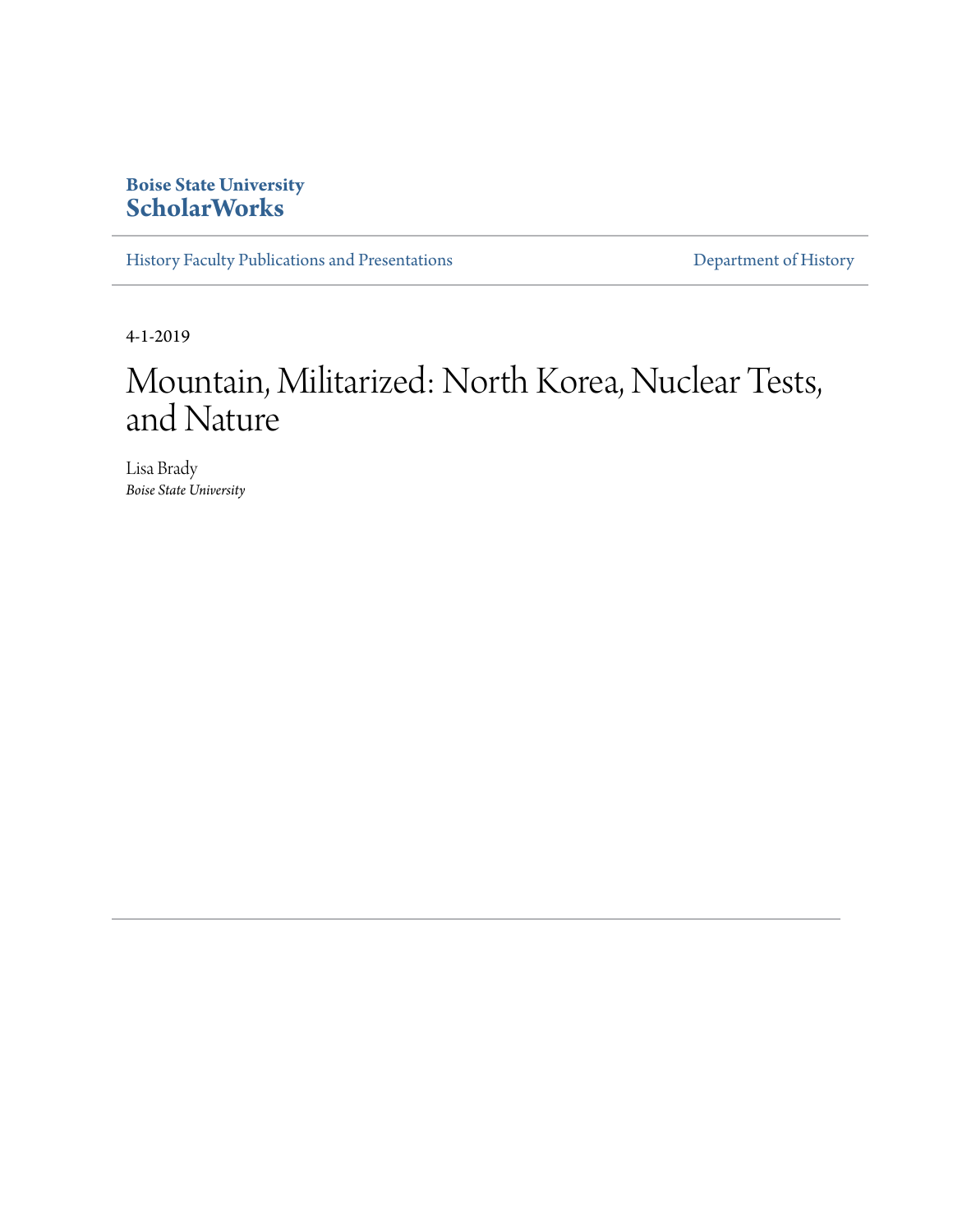

## **Mountain, Militarized: North Korea, Nuclear Tests, and Nature**

Lisa Brady

On 3 September 2017, the earth shifted. Seismic activity registering 6.1 on the Richter scale indicated a major geophysical event had taken place, one strong enough to change the shape of mountains. On that day, North Korea exploded a nuclear device at the Punggye-ri Nuclear Test Site inside Mount Mantap (Figure 1). Estimated to be at least 100 kilotonnes, it was the largest nuclear device detonated by North Korea to date (Figure 2). Satellite pictures from before and after the event provide visual evidence of the test's power to alter the lay of the land (Figures 3 and 4). The most obvious immediate effect was subsidence over 34 hectares of Mantap's western slope—indicated by the appearance of bare patches in the mountain's vegetation after the test—and a resulting loss of one to three meters of the peak's total elevation. Long-term, Mantap may suffer from "tired mountain syndrome," in which its weakened geological structure could result (and may have already resulted) in the collapse of the test tunnels and in seepage of radioactive material into the air, soil, and water.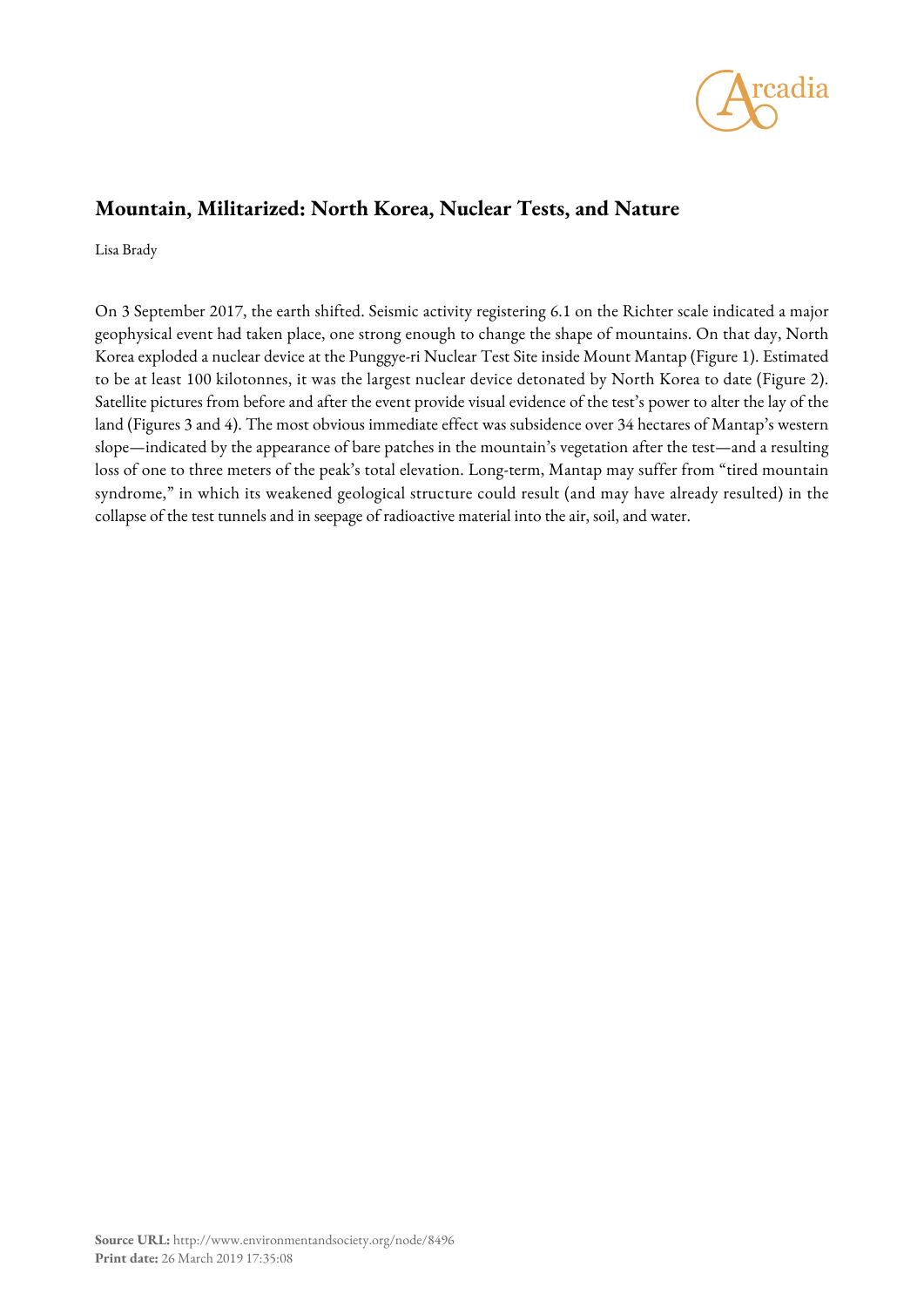

Fig. 1. The Korean Peninsula with Mount Mantap and the Punggye-ri Nuclear Testing Site identified near the top center. Stars denote the capital cities of both Koreas. The yellow line marked by an arrow in the center of the image marks the Demilitarized Zone.

© Google Image Landsat / Copernicus Data SIO, NOAA, U.S. Navy, NGA, GEBCO Us Dept of State Geographer © 2018 Zenrin

The copyright holder reserves, or holds for their own use, all the rights provided by copyright law, such as distribution, performance, and creation of derivative works.

As dramatic as the incident was, Mantap's reshaping represents only the most recent example of how military activities have physically transformed Korea and its environment. Throughout the twentieth century, the Korean peninsula epitomized what scholars call militarized landscapes—those places in whole or part mobilized to support military aims. Early in that period, Japan fought with both Russia and China to control Korea, ultimately claiming the peninsula as a formal colony in 1910. For the next thirty years, Japan forcibly marshaled Korea's human and natural resources to extend its imperial power across Asia and the Pacific. The peninsula's forests, mineral reserves, and waterways powered the factories and transportation networks the empire built to achieve its military goals; Korea's agricultural lands fed the Japanese army that was fighting to expand Japan's power in Manchuria and China. Depleted forests, eroded mountains, and dammed rivers evidenced the militarization of Korea's landscape.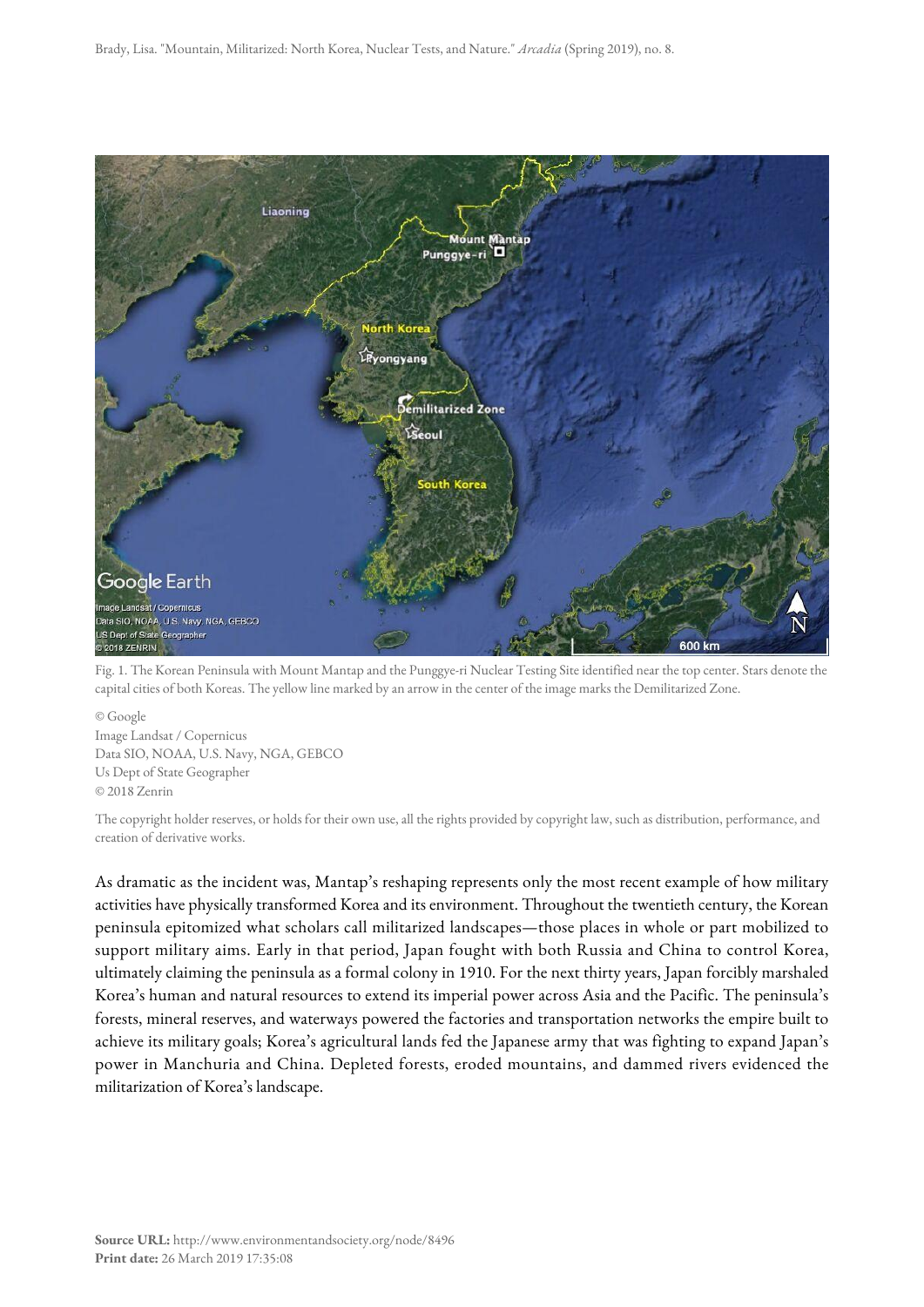

Fig. 2. Chart comparing seismic disturbance associated with all North Korean nuclear tests, 2006–2017.

### © [NORSAR](https://www.norsar.no)

This work is used by permission of the copyright holder.

This militarization process intensified, rather than diminished, with Japan's defeat in 1945. While the end of World War II promised the return of peace and a sovereign Korean state, larger geopolitical forces complicated that transition and resulted in a peninsula physically and politically divided at the 38th parallel. Several years of bitter internecine conflict ensued, followed by all-out war when North Korean forces invaded South Korean territory on 25 June 1950. For the next three years, brutal armed conflict raged back and forth across the peninsula, leaving nearly 10 percent of Korea's population dead and at least 60 percent of its forests destroyed. A massive refugee crisis compounded wartime disruptions in agriculture and placed additional demands on compromised urban and rural infrastructures. The armistice signed on 27 July 1953 provided only for a ceasefire, so the two Koreas remain (as of this writing) officially at war, still separated at the 38th parallel by the incongruously named Demilitarized Zone (DMZ). While the armistice brought some measure of peace, intense ideological competition and occasional outbreaks of violence between North and South Korea ensure that the peninsula remains one of the most militarized landscapes on Earth.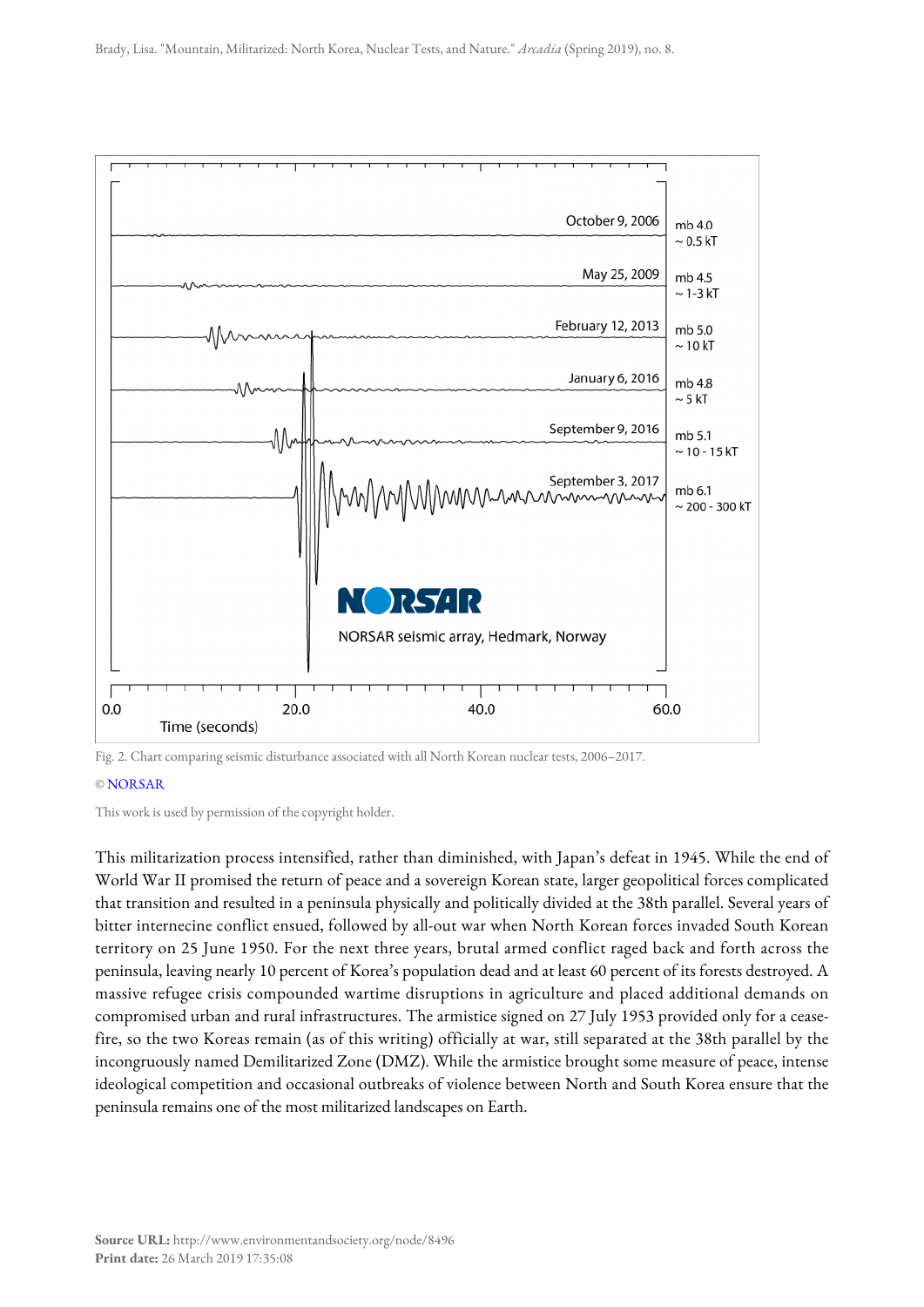

© 2017 Google Image © 2017 CNES / Airbus Image Landsat / Copernicus US Dept of State Geographer. Edited by Planet Labs, Inc.

The copyright holder reserves, or holds for their own use, all the rights provided by copyright law, such as distribution,

performance, and creation of derivative works.



© 2017 Google Image © 2017 CNES / Airbus Image Landsat / Copernicus US Dept of State Geographer.

Image edited by Planet Labs, Inc.

The copyright holder reserves, or holds for their own use, all the rights provided by copyright law, such as distribution, performance, and creation of derivative works.

Figs. 3 and 4. Mt. Mantap before and after the 3 September 2017 nuclear test. This view illustrates the angle of slope of the terrain.

It is in this context that we must understand North Korea's nuclear program and the related changes to Mount Mantap's terrain. Decades of conflict have heightened North Korea's sense of urgency regarding its national security, resulting in actions that override long-standing cultural and legal proscriptions against the destruction of nature. Koreans—north and south of the DMZ—ascribe both historical and spiritual meaning specifically to mountains, many of which play important roles in local legends and religious practices. Mountains also figure prominently in Korean environmental preservation. Of the six national parks in North Korea, for example, five protect individual mountain peaks (Figure 5). The most significant of these, Mount Paektu, sits only 114 kilometers northwest of Mount Mantap. Beyond the cultural contradiction, the nuclear program also contravenes Article 7 of North Korea's Environmental Protection Law (1986), which explicitly prohibits the development, testing, and use of nuclear and chemical weapons on the Korean peninsula and pledges to fight any such activity in the region. And yet, North Korea felt compelled to become a nuclear power, undermining the integrity of Mount Mantap in the process.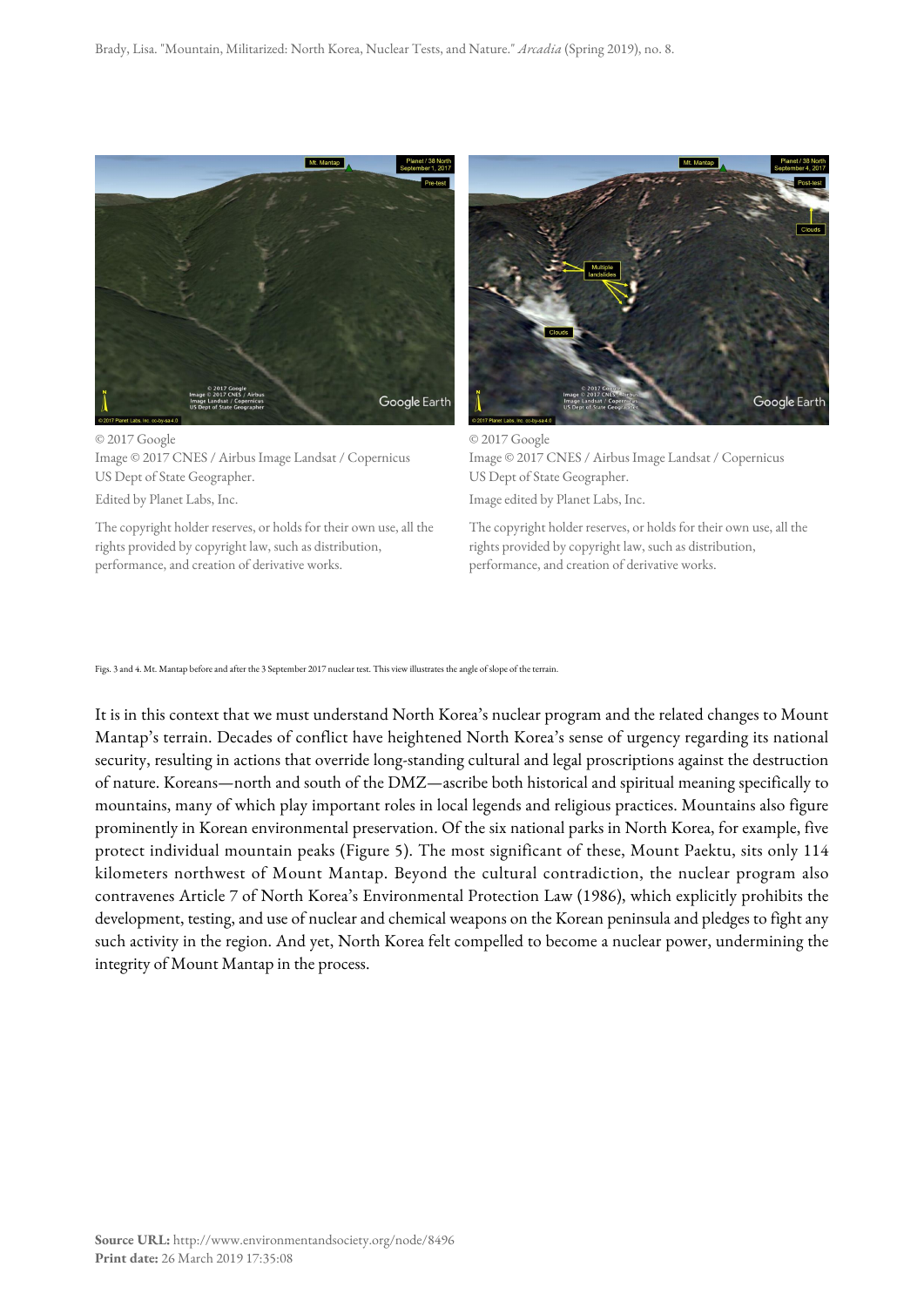Brady, Lisa. "Mountain, Militarized: North Korea, Nuclear Tests, and Nature." *Arcadia* (Spring 2019), no. 8.



Fig. 5. Map showing locations of North Korea's six national parks (denoted by triangles or squares) and Mount Mantap, the location of the 3 September 2017 nuclear test (near top center). Mount Paektu (top center), a sacred site for many Koreans, sits only 114 km northwest of Mount Mantap.

© Google US Dept of State Geographer Image Landsat / Copernicus © 2018 Zenrin Data SIO, NOAA, U.S. Navy, NGA, GEBCO

The copyright holder reserves, or holds for their own use, all the rights provided by copyright law, such as distribution, performance, and creation of derivative works.

The nuclear explosion inside Mount Mantap and the landslides on its surface may have taken mere minutes to unfold, but they were a century in the making. They may also represent a turning point away from that history. The 2017 nuclear test heightened global concerns over North Korea's military plans and regional fears about the environmental fallout; yet, less than a year later, a historic meeting occurred between North Korea's Supreme Leader Kim Jong-un and South Korea's President Moon Jae-in, resulting in the Panmunjom Declaration for Peace, Prosperity, and Unification of the Korean Peninsula. The Declaration calls for an official end to the Korean War, improvements in inter-Korean relations, and the denuclearization of the peninsula. If achieved, these objectives could set the stage for the peninsula's demilitarization as well. The events at Mount Mantap may symbolize Korea's militarized history, but may also usher in a new era of peace and prosperity for the Korean peninsula.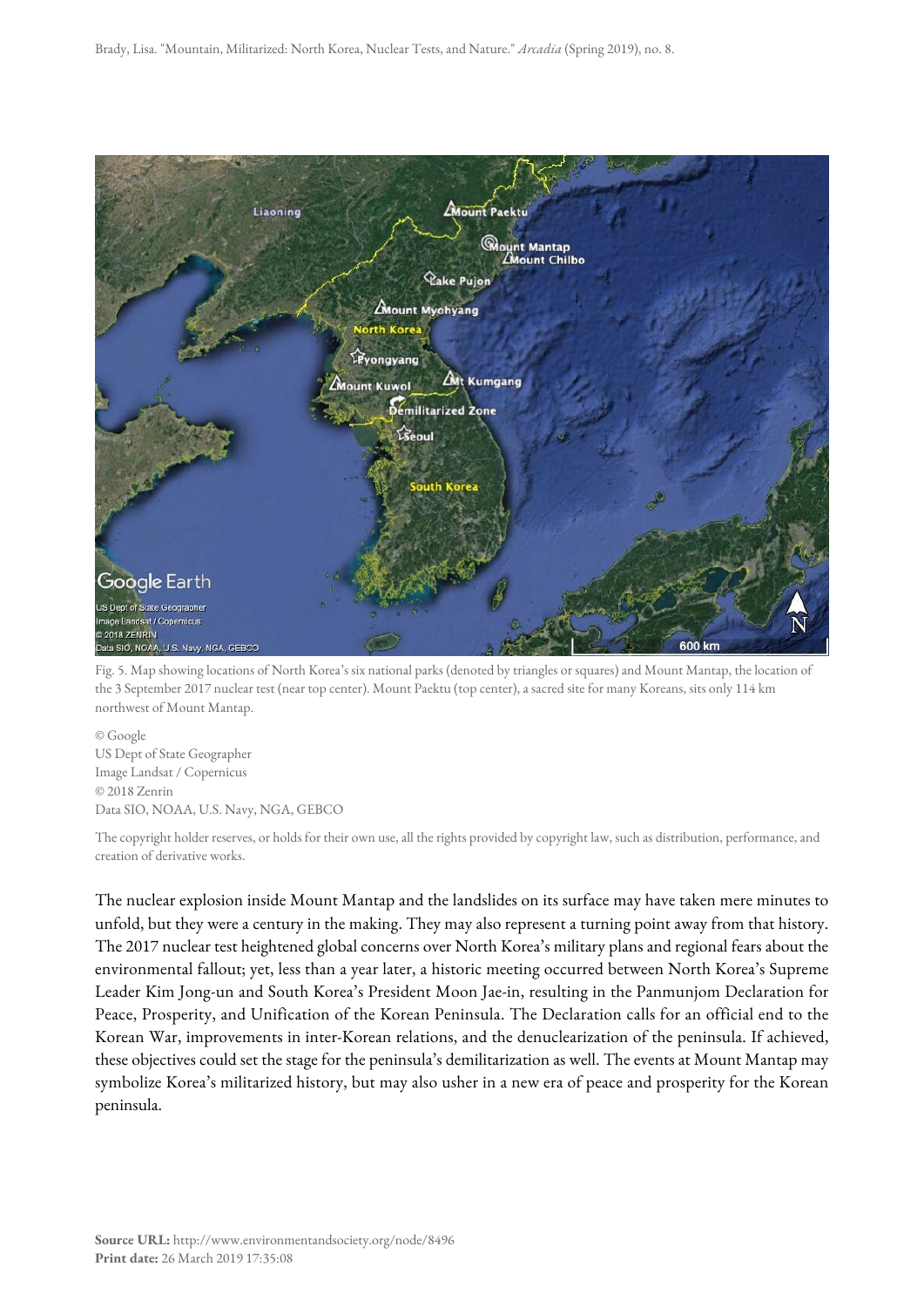

Fig. 6. A North Korean observation post in the Demilitarized Zone.

Photograph by Jeffrey Allen, 20 October 1998. Accessed via PICRYL on 14 March 2019. Click [here](https://picryl.com/media/20-oct-1998-a-north-korean-observation-post-in-the-demilitarized-zone-us-air-0020ae) to view source.

THIS THIS WORK IS licensed under a [Creative Commons Public Domain Mark 1.0 License](http://creativecommons.org/publicdomain/mark/1.0/).

#### **Further readings:**

- Brady, Lisa M. "Korea's Green Ribbon of Hope: History, Ecology, and Activism in the DMZ." *Solutions* 3, no. 1 (2012): 94–98. ([Link](http://www.thesolutionsjournal.com/node/1047) )
- Cumings, Bruce. *North Korea: Another Country*. New York: The New Press, 2004.
- Fedman, David Abraham. "The Saw and the Seed: Japanese Forestry in Colonial Korea, 1895–1945." PhD Diss., Stanford University, 2015.
- Kim, Eleana. "The Flight of the Cranes: Militarized Nature at the North Korea-South Korea Border." In "Asian Environments: Connections across Borders, Landscapes, and Times," edited by Ursula Münster, Shiho Satsuka, and Gunnel Cederlöf. *RCC Perspectives* 2014, no. 3: 65–70. [doi:10.5282/rcc/6339](http://doi.org/10.5282/rcc/6339) .
- Pearson, Chris, Peter Coates, and Tim Cole. *Militarized Landscapes: From Gettysburg to Salisbury Plain*. London: Continuum, 2010.
- Thomas, Julia Adeney. "The Exquisite Corpses of Nature and History: The Case of the Korean DMZ." *The Asia-Pacific Journal* 43, no. 3 (2009): 1–17. ([Link](http://apjjf.org/-Julia-Adeney-Thomas/3242/article.html) ). Also included in *Militarized Landscapes*, edited by Chris Pearson, Peter Coates, and Tim Cole, 151–70. London: Continuum, 2010.